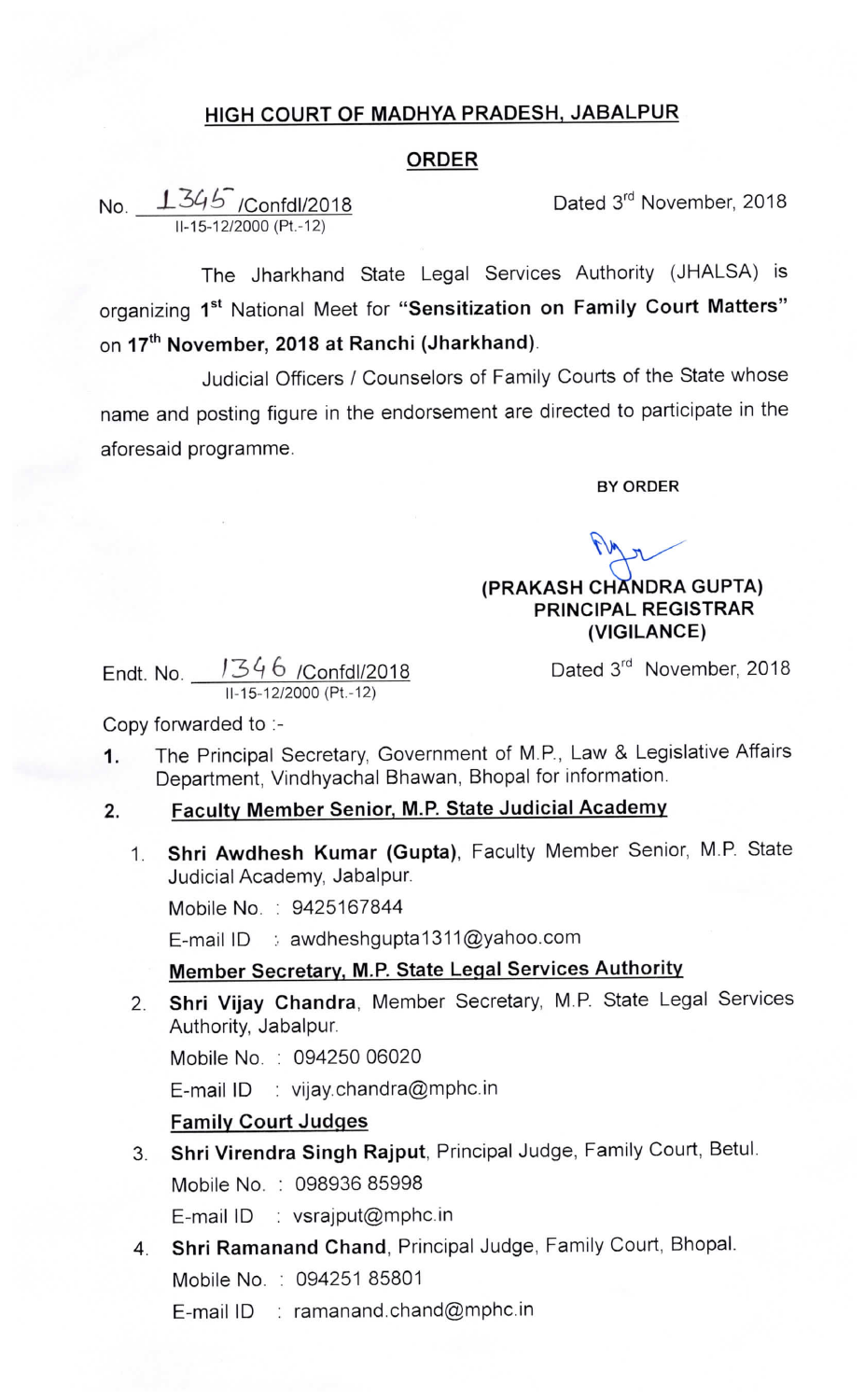5, Shri Narendra Pratap Singh, I Addl. Principal Judge, Family Court, Jabalpur.

Mobile No. : 094250 08293

E-mail lD : np.singh@mphc.in

6. Shri Mohan P. Tiwari, Principal Judge, Family Court, Vidisha. Mobile No. : 094250 39042

E-mail lD : mohanp.tiwari@mphc.in

Shri Anjani Nandan Joshi, Addl. Principal Judge, Family Court, 7. Ujjain.

Mobile No. : 094254 50585

E-mail lD : an.joshi@mphc.in

Counsellors of the State

- 8. Shri Santosh Sisodiya, Counsellor, Ujjain Mobile No. : 094253 79464, 074703 79464 E-mail ID : santoshsisodiya1971@gmail.com
- 9. Shri Dinesh Kumar Gupta, Counsellor, Jabalpur Mobile No. : 094251 63048 E-mail ID : adv.dineshkumar gupta@gmail.com
- 10. Smt. Shail Awasthi, Counsellor, Bhopal Mobile No. : 080859 85529

With a direction to participate in the 1<sup>st</sup> National Meet for "Sensitization on Family Court Matters" scheduled to be held on 17<sup>th</sup> November, 2018 at Ranchi (Jharkhand).

The nominated Judicial Officers are directed to observe following instructions :-

- To arrange Board Diary in such a manner that no case is listed on the dates, on which they are directed to attend this programme. In case, cases have been fixed for the said dates, Summons should not be issued and if Summons is issued, the parties should be informed about the change in dates.
- T.A. and D.A. will be admissible as per rules.
- For further assistance please contact in the Office of the Member Secretary, Jharkhand State Legal Services Authority, Ranchi on :- Phone No. 0651-2481520 (0), 2482392 Fax No. 0651-2482397 **E-mail ID** - jhalsaranchi@gmail.com